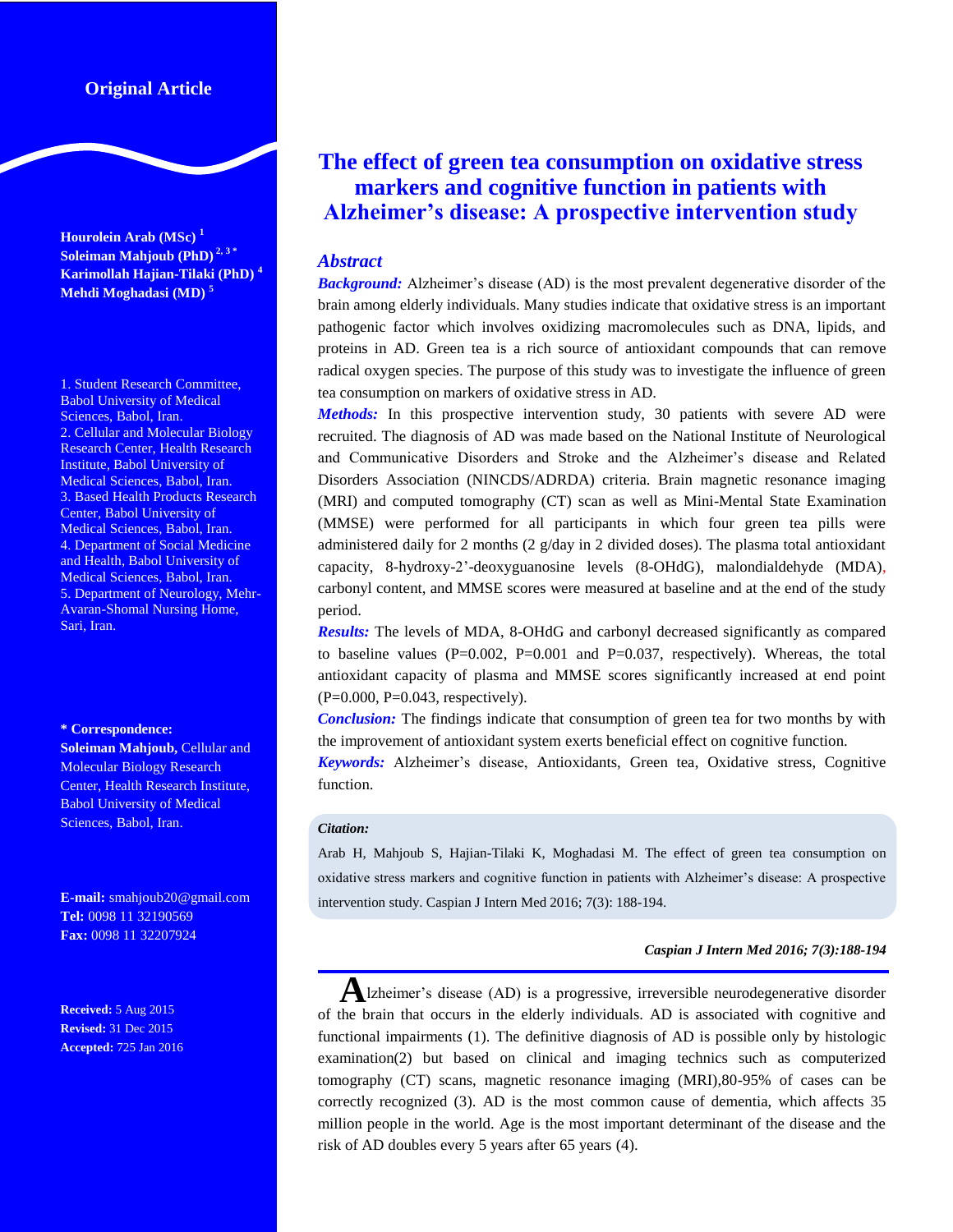Recent studies have indicated that oxidative stress is an important pathogenic factor in different diseases including AD, which occurs by oxidizing macromolecules such as DNA, lipids, and proteins (5-8). The results of earlier studies regarding neuroprotective effects of antioxidants are controversial (9).

However, the latest studies have shown that antioxidants have beneficial effects in patients with AD and reduce the progression of the disease (10). Green tea is highly popular worldwide because it is a safe and non-toxic beverage that has no side-effects. Green tea is one of the most favorite beverages around the world, and is now known as medicinal plant; therefore its therapeutic properties have been studied extensively (11, 12). Green tea is produced from the leaf of *Camellia Sinensis,* of the *Theaceae* family (13).

Polyphenolic compounds with high antioxidant capacities called catechins are present in large quantities in green tea (14), and their anti-aging (15), anti-stroke (16), anti-cancer (17, 18), and anti-diabetic (19, 20) effects have been shown in various studies. Nonetheless, the effect of green tea on oxidative stress markers in AD requires further studies. This study was performed to investigate the influence of green tea on oxidative stress and cognitive function in patients with AD.

#### **Methods**

**Participants:** In this prospective intervention study, we enrolled thirty patients with severe AD at the Mehr-Avaran-Shomal Nursing Home in Sari, northern Iran. The study protocol was approved by the Ethics Committee of Babol University (No. 3609, approved on March 19, 2013). This study was registered in Iranian Registry of Clinical Trials (IRCT201402233684N5). Written informed consent was obtained from the caregiver or the patient's legal representative prior to the initiation of the study procedures, as the patients could not provide informed consent. The patient participants of this study were the same population of our previous research (21).

The diagnosis of Alzheimer's disease was confirmed based on the National Institute of Neurological and Communicative Disorders and Stroke and the Alzheimer's disease and Related Disorders Association (NINCDS/ADRDA) criteria. Data in regard to Mini-Mental State Examination (MMSE) scores (0*–*10), brain MRI, and CT scanning were provided based of clinical examination,

interview and the patient's medical records. Other causes of dementia were excluded by appropriate clinical examination and imaging procedures (MRI and CT scan) and laboratory (TSH, T3, T4, CBC/DIFF, BUN/CR, FBS, LFT, and ESR) tests. Exclusion criteria were (a) green tea allergy; (b) inflammatory and infectious diseases such as hepatitis, anemia, and diabetes; and (c) consumption of supplements with antioxidant effects such as vitamins A, C, E and folic acid. All patients were treated with cholinesterase inhibitors (donepezil and memantine) for at least 6 months before entry to trial.

**Laboratory methods:** Patients received 4 green tea pills a day in two divided doses for two months. Each pill of green tea leaf powder (500 mg) contained 50 mg of total polyphenols, including epigallocatechin gallate (EGCG), epicatechin (EC), epigallocatechin (EGC), and epicatechin gallate (ECG). We provided green tea pills with IRC-1228144011 from a group focusing on hygiene and safety for the food and pharmaceutical industries (Dineh IRAN Co., Qazvin, Iran).

The consumption of other supplements that could have antioxidant effects was forbidden during the intervention and for a 7-day washout period before starting intervention. The caregiving staff recorded any changes in the health status of subjects or consumption of medication, as well as occurrences of any side effects. No patients dropped out of the study due to inconvenience or adverse effects related to the treatment. For those who were unable to swallow the pills, the pills were crushed in a mortar before administration. Venous blood samples were collected in sodium heparin tubes before and after the dietary intervention from each subject under fasting conditions. Plasma was isolated by centrifugation at 1000 rpm for 10 min and aliquots were kept at −80°C until analysis. All tests were analyzed at baseline and again after 2 months of green tea pill consumption.

**TBARS assay:** MDA as a biomarker of lipid oxidation was determined by the thiobarbituric acid reactive substance (TBARS) test. The reaction between MDA and thiobarbituric acid (TBA) produced a colored compound that absorbs at 535 nm. The results of MDA concentration were expressed as nmol/ml (22).

**Protein carbonyl assay**: Protein carbonyl content is widely known as a marker of protein oxidation. There are various methodologies for the quantification of protein carbonyl content; in all samples we used an assay developed by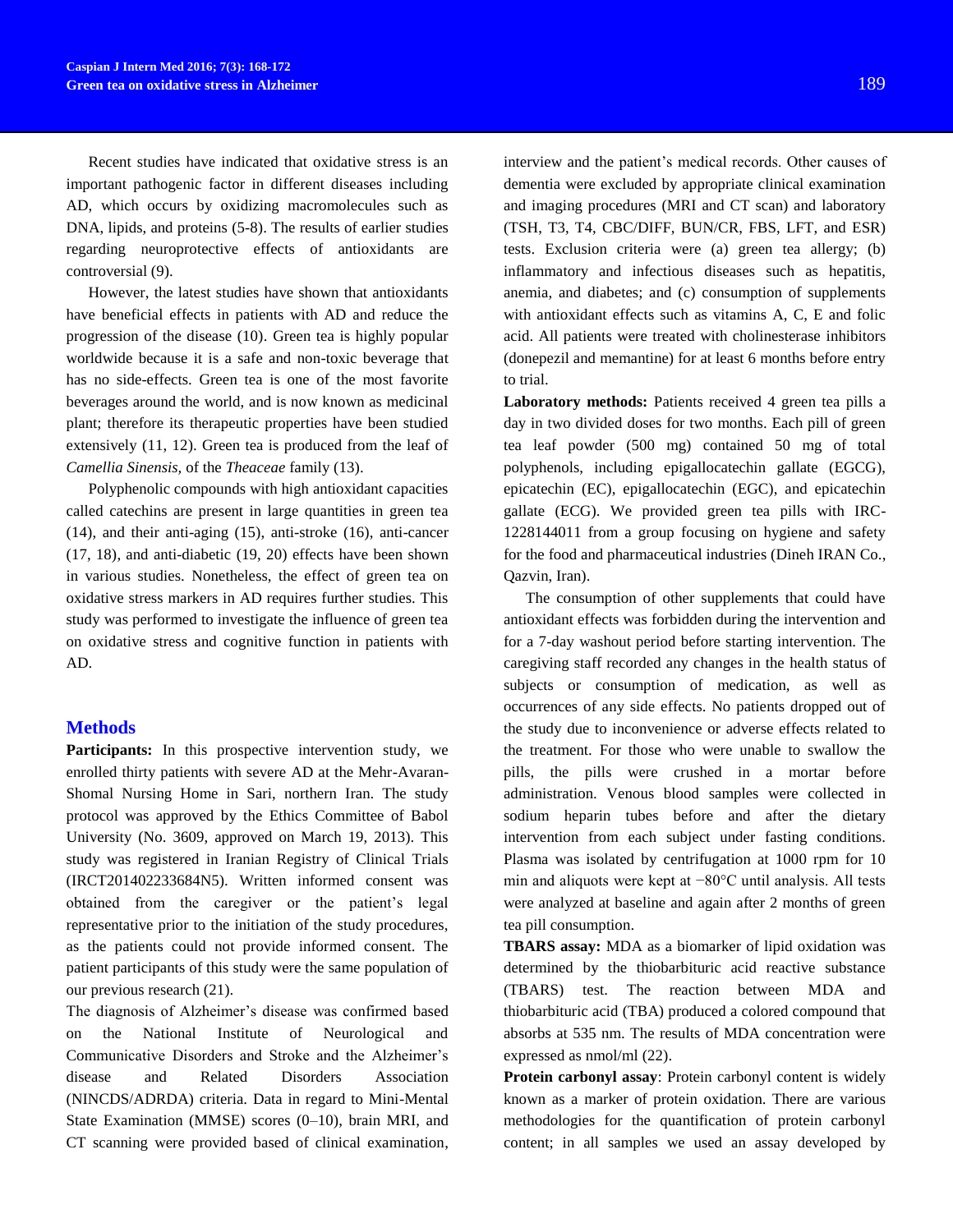Levine et al. to evaluate protein carbonyl levels. According to this assay, 2,4-dinitrophenylhidrazine (DNPH) and the carbonyls react and generate a stable product, 2,4 dinitrophenyl hydrazone, that can be verified by a spectrophotometer at 370 nm (23). The total protein amount due to reductions in the duration of the washing step was evaluated in the last step. Sample proteins were determined by a commercial kit of total proteins (ZIESTCHEM CO., Tehran, Iran). Carbonyl content was expressed as nmol/mg protein (24).

**FRAP assay:** Total antioxidant capacity considers the cumulative actions of all antioxidants available in plasma and body fluids. Plasma total antioxidants were measured by the ferric reducing ability of plasma (FRAP) assay. In the FRAP assay, antioxidants in the plasma convert the ferric tripyridyltriazine (FeIII-TPTZ) complex to a blue colored ferrous (FeII) form with absorbance at 593 nm  $FeSo<sub>4</sub>$  that was used as a standard. Evaluations were expressed as µmol/l (25).

**8-OHdG assay:** 8-OHdG, a DNA base-modified product, is one of the most widely used markers within cells for the measurement of oxidative DNA damage (26). The concentrations of 8-OHdG were determined by sandwich enzyme-linked immunosorbent assay (ELISA) using a commercial kit (Chongqing Biospes Co., Ltd). According to the kit method, a plate was coated with purified anti-8- OHdG antibody, the sample was added, and any 8-OHdG in the sample connected to the anti-8-OHdG antibody. Horseradish peroxidase (HRP) conjugated with anti-8-OHdG antibody as the detection of the antibody was added, and connected to the 8-OHdG antibody complex. Then, 3,3',5,5' tetramethylbenzidine (TMB) as a substrate was added and converted by the HRP to a blue product that changed to a yellow product after adding an acid stop solution. The absorbance of the microplate was recorded at 450 nm. The concentration of 8-OHdG was calculated, then, reported in ng/ml.

**Cognitive function assessment:** Cognitive function was assessed using the Persian language version of the MMSE which has a sensitivity of 90% and a specificity of 93.5% (27). The MMSE or Folstein test includes 30 questions regarding time and place, calculation, attention, language, and visual ability. This screening test was created for use in a clinical setting and is used considerably in epidemiologic research to estimate the severity of cognitive impairment at a specific time, and as a follow-up measure of cognitive

impairment within a limited time. Scores from 0 to 30 are calculated (28). Higher MMSE scores indicate higher cognitive function, and 30 points is the maximum score. The score describes different levels of cognitive impairment: no cognitive impairment=25*–*30; mild cognitive impairment= 21*–*25; moderate cognitive impairment=11*–*20; and severe cognitive impairment=0*–*10 (29). The test was administered by a psychiatrist in the nursing home.

**Statistical analysis:** Data analysis was performed using the SPSS version 16.0 package. The significance level was determined as less than a P-value of 0.05. Paired sample ttest was used for comparison.

#### **Results**

The demographic and medical features of the study participants are shown in table 1. Thirty patients (8 men and 22 women) with AD were enrolled into the study. The mean MMSE score  $\pm$  SEM was 3.7 $\pm$ 0.8 (range 0–10) at baseline. In table 2, the plasma oxidative stress markers and MMSE scores of the subjects at the beginning and the end of the trial are summarized. Consumption of green tea pills for two months significantly increased the total antioxidant capacity of plasma levels (from 1140.7±69.0 to 1391.1±54.9,  $P=0.000$ ).

The plasma levels of other markers significantly decreased, including 8-OHdG (from 957.0±52.5 to 719.7 $\pm$ 39.6, p=0.001), MDA (from 4.3 $\pm$ 0.7 to 2.4 $\pm$ 0.3, P=0.002), and carbonyl content (from  $1.9 \pm 0.4$  to  $1.2 \pm 0.3$ , P=0.037). In addition, MMSE scores significantly improved  $(3.7\pm0.8$  to  $3.8\pm0.9$ , P=0.043) after the green tea pills were administered.

## **Table 1. Demographic and medical features of the study participants**

| Number of subjects                          | 30              |
|---------------------------------------------|-----------------|
| $Age(year) Mean \pm SD$                     | $81 \pm 8.2$    |
| (range)                                     | $(67-91)$       |
| Sex, $n$ $(\%)$                             |                 |
| Men                                         | 8(26.7)         |
| Women                                       | 22(73.3)        |
| <b>MMSE Score Mean(<math>\pm</math>SEM)</b> | $3.66 \pm 0.77$ |

Abbreviations: MMSE, Mini-Mental State Examination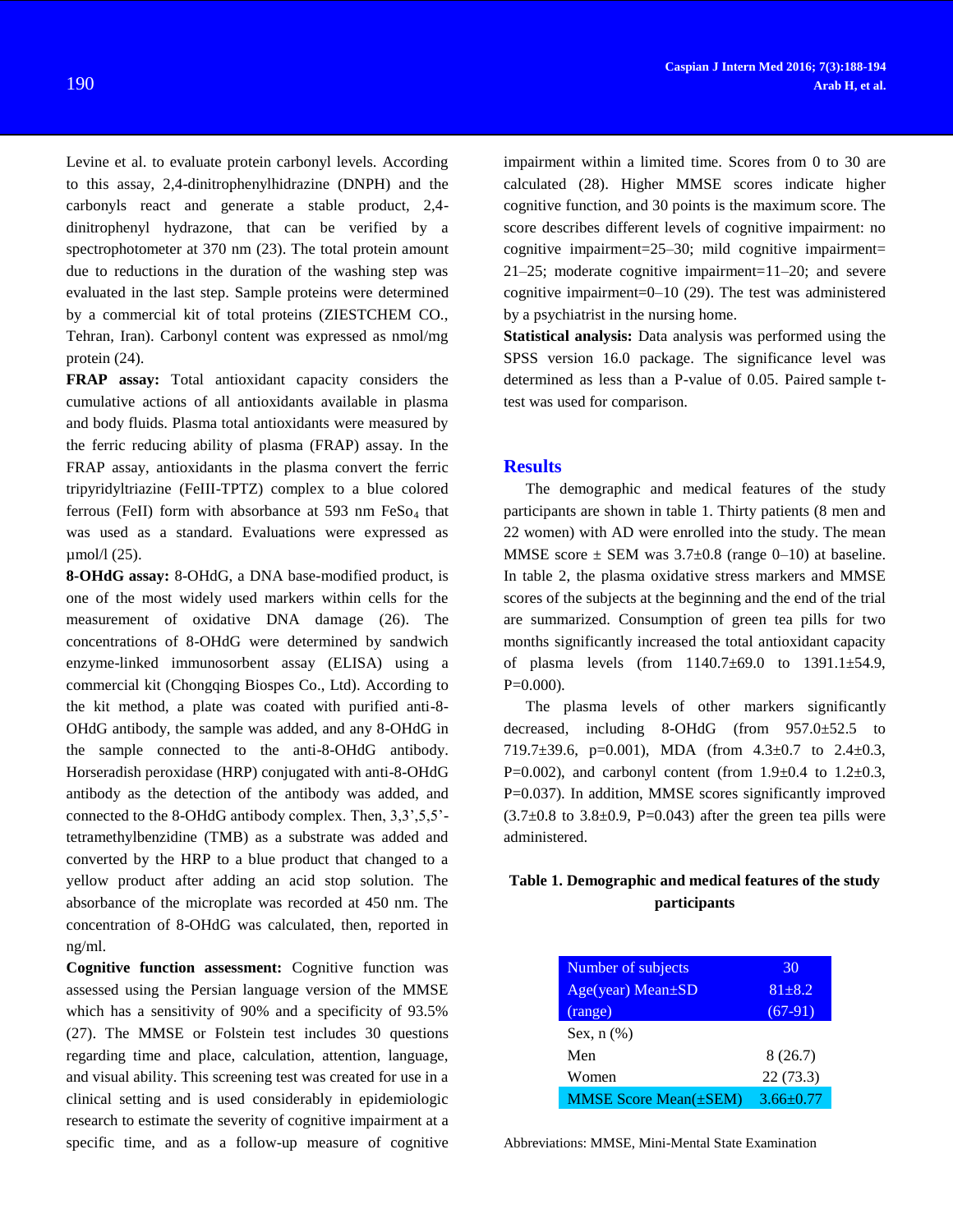**Table 2. Mean (±SEM) of oxidative stress markers and MMSE score of patients with Alzheimer's disease before and after a two-month consumption of green tea pills** 

| <b>Parameters</b>                         | <b>Status</b> | N <sub>0</sub> | <b>Mean</b> ±SEM  | <b>P-value</b> |
|-------------------------------------------|---------------|----------------|-------------------|----------------|
| Total antioxidant capacity ( $\mu$ mol/L) | before        | 30             | $1140.7 \pm 69.0$ | 0.000          |
|                                           | after         | 30             | $1391.1 + 54.9$   |                |
| $8-OHdG$ (ng/mL)                          | hefore        | 30             | $957.0 \pm 52.4$  | 0.001          |
|                                           | after         | 30             | $719.8 \pm 39.7$  |                |
| Malondialdehyde (nmol/mL)                 | hefore        | 30             | $4.3 + 0.7$       | 0.002          |
|                                           | after         | 30             | $2.4 \pm 0.3$     |                |
| Carbonyl content(nmol/mg pr)              | hefore        | 30             | $1.9 + 0.4$       | 0.037          |
|                                           | after         | 30             | $1.2 + 0.3$       |                |
| <b>MMSE Score</b>                         | before        | 30             | $3.7 \pm 0.8$     | 0.043          |
|                                           | after         | 30             | $3.8 + 0.9$       |                |

Abbreviations: 8-OHdG8-hydroxy-2'-deoxyguanosine; MMSE, Mini-Mental State Examination

## **Discussion**

In this prospective intervention study, the antioxidative effects of green tea on oxidative stress and cognitive function were investigated using blood biochemical markers in patients with AD. The results of this study showed that green tea consumption substantially decreased MDA concentration, 8-OHdG concentration, and carbonyl content concentration. Additionally, green tea substantially increased the total antioxidant capacity of plasma concentrations and MMSE scores. These results are consistent with the hypothesis that antioxidants can reduce markers of oxidative damage. Several possible mechanisms of actions have been proposed for the antioxidative action of green tea. It is possible that green tea prevents iron-induced lipid peroxidation by chelating iron. Green tea catechins contain well-established metal-chelating structures. The dihydroxyl groups in the B ring and the gallate group at position 3 in the C ring may neutralize ferric iron to form redox-inactive iron, thereby protecting cells against oxidative damage. In addition, studies have shown that lipid peroxidation is a chain reaction. Therefore, the scavenging property of polyphenols may decrease the concentration of hydroxyl radicals and lipid free radicals, thereby terminating the initiation and extension of lipid peroxidation.

A similar effect was also reported in the brain, in which the nervous tissue is susceptible to lipid peroxidation due to high levels of oxygen consumption and high phospholipids contents with polyunsaturated fatty acids, which are highly vulnerable to peroxidation. Flavonoids also reduce lipid peroxidation by restricting the entry of oxidants into the

bilayer and the reproduction of lipid oxidation in the hydrophobic membrane matrix. The hypothesis has been investigated that flavonoids have the capacity to interact with membrane lipids, particularly with their polar head groups. The implications of these interactions contain the possibility of protection of lipid membranes from oxidation and other insults that could imperil membrane integrity and function (30). Reduced lipid peroxidation and MDA levels following consumption of green tea indicates a powerful antioxidant activity from green tea consumption, associated with the prevention of oxidative stress in patients with AD.

According to our results, the mean level of 8-OHdG concentrations as an indicator of DNA oxidation was significantly reduced after two months of green tea consumption. This reduction agrees with in vitro observations that have reported that green tea extracts lessened DNA damage by scavenging free radicals, boosting antioxidant abilities, and inhibiting β-amyloid (Aβ) (31, 32). Green tea can protect DNA from oxidation by inhibiting xanthine oxidase, which causes catabolism of purines and produces uric acid and ROS, and by increasing the levels of cytoskeletal and structural proteins, such as stabilizer proteins involved in chromatin organization, along with DNA, histone H1e, and H2b, which have been demonstrated to play crucial roles in protecting DNA (33, 34). Furthermore, green tea polyphenols suppress lipid peroxidation by exerting their antioxidative action via chelating metal ions, such as iron  $(Fe2+)$  and copper  $(Cu2+)$ , and by preventing the generation of hydroxyl radical via the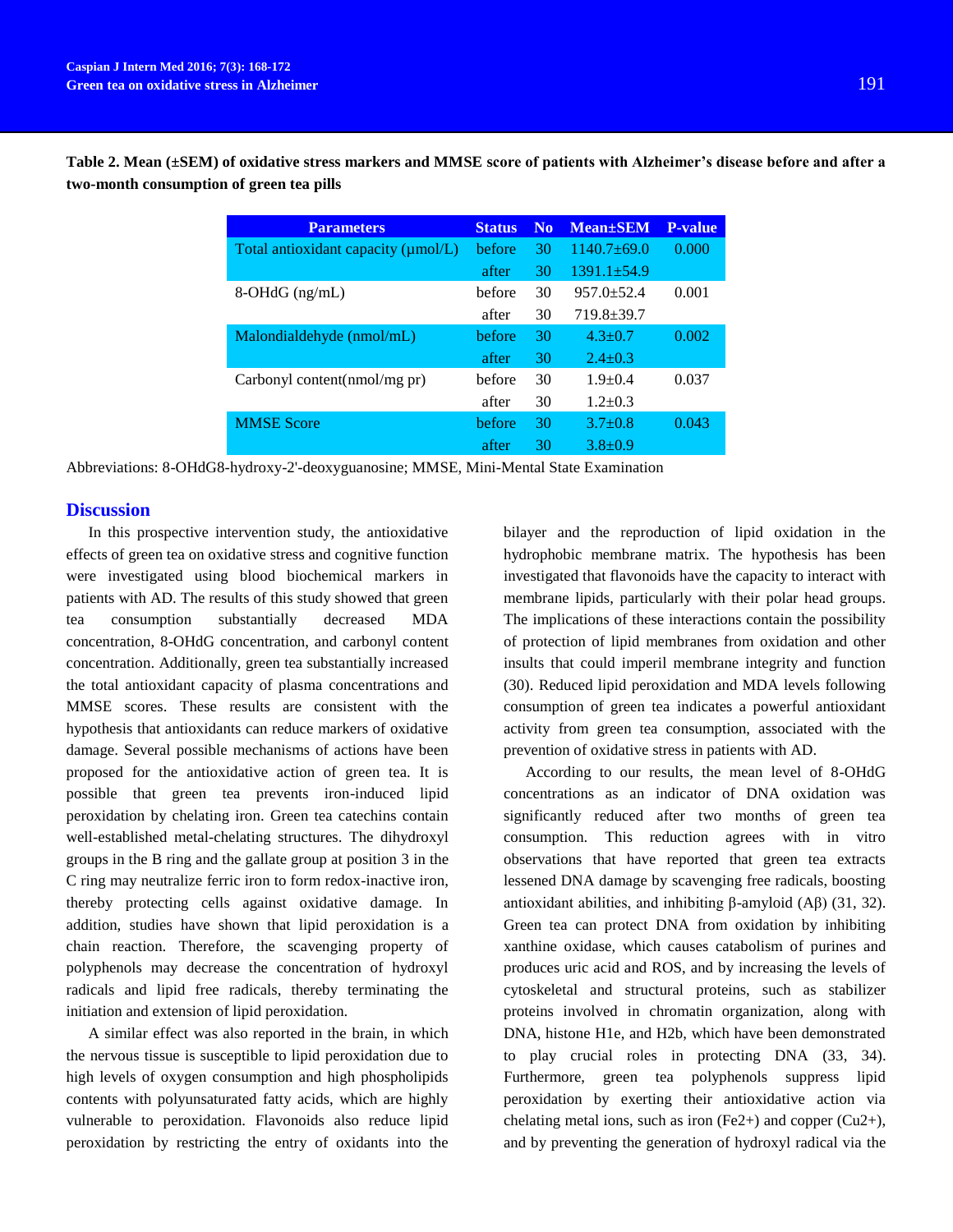Fenton reaction, and protect DNA. These compounds may also shift an electron to ROS-induced radical sites on DNA and thereby prevent oxidative DNA alteration (35). In this research, we also observed slight meaningful diminutions in the mean level of carbonyl content as good indicators of oxidized proteins after two months of green tea consumption. Evidence suggests that phenolic compounds of green tea can act as antioxidants by decelerating protein oxidation reactions or by binding to proteins. The antioxidative mechanism in phenol-protein accumulations may be due to the ability of phenolic compounds to move oxidative damage from one phenolic site to the other, defending proteins from oxidation (36). Antioxidant activity in the serum reduces during aging (37). Several epidemiological and experimental investigations illustrated that increasing the total antioxidant capacity of plasma concentrations correlated with green tea consumption (38, 39). The results that we have obtained agree with earlier findings of increased total antioxidant capacities of plasma levels after green tea consumption. Most likely, green tea catechins perform antioxidant activities instead of other antioxidants after entering the blood plasma, and thereby increase the antioxidant activities. (40). They act as radical scavengers by donating electrons or hydrogen atoms from the hydroxyl moieties to the free radicals, and exert indirect antioxidant effects through the activation of transcription factors and antioxidant enzymes (41).

Green tea polyphenols upregulate antioxidant protective enzymes, including superoxide dismutase and catalase, and elevate the activity of these two major oxygen radical species*–*metabolizing enzymes (35). Moreover, in peripheral tissue, it has been found that flavonoids and phenolic antioxidants at low concentrations activate the expression of some stress response genes, such as phase II drugmetabolizing enzymes, glutathione-s-transferase, and heme oxygenase-1 (42). Several studies illustrate that both the increased oxidative stress and decreased antioxidant defense system in brain neuronal cells are the major factors in the decline of cognitive function with age. Experimental studies showed both the decline of memory performance with age and decreased levels of dietary antioxidants. Our findings showed that MMSE scores improved slightly. It seems that dietary antioxidants may protect against oxidative damage in neuronal tissue and may impede degeneration of the neuronal system with aging. More recently, it has been inferred that polyphenol effects on the brain are mediated by

the protection of neurons, enhancement of neuronal function and growth, and the effects on the cerebrovascular system, such as extended blood flow in the brain. It appears that polyphenolic flavonoids may exert neuroprotective actions by interactions with long-term potentiation proteins central to intracellular signaling cascades, which are crucial for neuronal survival, such as protein kinase and lipid kinase, which are responsible for neuroinflammation. In addition, several studies have contended that neuroprotective effects of green tea are not only due to those properties, but also due to acetyl cholinesterase inhibition, which may increase cognition in conditions related to cholinergic deficits (e.g., AD), inducing specific protein synthesis in neurons which could have a direct effect on cognitive functions, especially memory (43), increasing neuronal connection efficiency and dendrite morphology, enhancing synaptic plasticity via changing in the genetic expression of neurons (44), and modulation of serotoninergic, dopaminergic, and GABAergic neurotransmission (45-47). The limitation of this study is of its non-blinded, non-placebo controlled design. In the next project, the study design should be changed; a blinded, placebo controlled design would be appropriate to determine the benefits of green tea consumption. However, using green tea pills (each 500 mg) with exact amounts of total polyphenols (50 mg) and also investigation of DNA, lipid and protein oxidative markers with evaluation of total antioxidant capacity in the patient are the advantages of our study. In conclusion, our study suggests that consumption of green tea  $(2 \text{ g/day})$  increases antioxidant capabilities and reduces lipid peroxidation, DNA, and protein oxidation, and improves cognitive function in individuals with AD. In comparison to medical care and medication treatments, nutritional interventions can be more viable and cost-effective for managing AD.

#### **Acknowledgments**

We would like to thank the patients who participated in this project, as well as the Mehr-Avaran-Shomal Nursing Home staff for their valuable cooperation.

**Funding:** This study was funded by a grant from the Vice-Chancellery for Research of Babol University of Medical Sciences (Grant number: 9237016) and registered as MSc thesis of Horrolein Arab of the Faculty of Medicine (No: 52).

**Conflict of Interest:** There was no conflict of interest.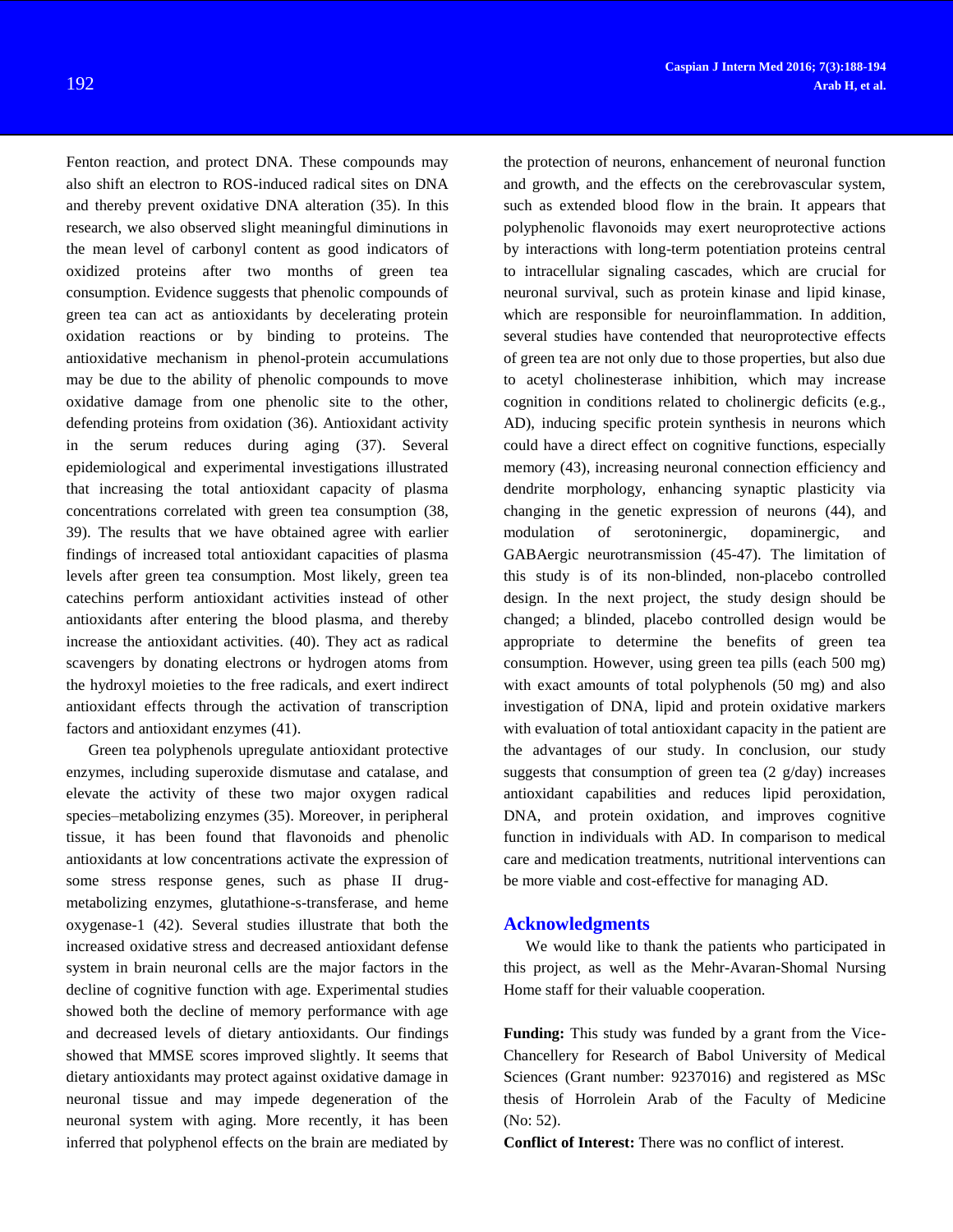#### **References**

- 1. Mecocci P, Polidori MC. Antioxidant clinical trials in mild cognitive impairment and Alzheimer's disease. Biochim Biophys Acta 2012; 1822: 631-8.
- 2. McKhann G, Drachman D, Folstein M, et al. Clinical diagnosis of Alzheimer's disease Report of the NINCDS‐ADRDA Work Group under the auspices of Department of Health and Human Services Task Force on Alzheimer's Disease. Neurology 1984; 34: 939-44.
- 3. Iranmanesh F, Sayyadi A, Fayegh A, Shafiee Z. Surveying of estrogen and progesterone effects on electroencephalogram and mini-mental status examination (MMSE) in female patients with alzheimer's disease. J Birjand Univ Med Sci 2006; 13: 36-41. [in Persian]
- 4. Gouras GK, Tampellini D, Takahashi RH, Capetillo-Zarate E. Intraneuronal β-amyloid accumulation and synapse pathology in Alzheimer's disease. Acta Neuropathol 2010; 119: 523-41.
- 5. Cai ZY, Yan Y. Pathway and mechanism of oxidative stress in Alzheimer's disease. J Med Colleges PLA 2007; 22: 320-5.
- 6. Alizadeh M, Mahjoub S, Esmalezadeh S. Evaluation of oxidative stress in endometriosis: A case-control study. Caspian J Intern Med 2015; 6: 25-9.
- 7. Gholami M, Hasanjani Roushan M, Mahjoub S, Bijani A. How is total antioxidant status in plasma of Patients with brucellosis? Caspian J Intern Med 2012; 3: 363-7.
- 8. Mahjoub S, Davari S, Moazezi Z, Qujeq D. Hypolipidemic effects of ethanolic and aueous extracts of Urtica dioica in Rats. World Appl Sci J 2012; 17: 1345-8.
- 9. Yang R, Wang Q, Min L, et al. Monosialoanglioside improves memory deficits and relieves oxidative stress in the hippocampus of rat model of Alzheimer's disease. Neurol Sci 2013; 34: 1447-51.
- 10. Rasoolijazi H, Joghataie MT, Roghani M, Nobakht M. The beneficial effect of (-)-epigallocatechin-3-gallate in an experimental model of Alzheimer's disease in rat: A behavioral analysis. Iran Biomed J 2007; 11: 237-43.
- 11. Kaur T, Pathak C, Pandhi P, Khanduja K. Effects of green tea extract on learning, memory, behavior and acetylcholinesterase activity in young and old male rats. Brain Cogn 2008; 67: 25-30.
- 12. Gramza-Michałowska A. Caffeine in tea Camellia sinensis - Content, absorption, benefits and risks of consumption. J Nutr Health Aging 2014; 18: 143-9.
- 13. de Mejia EG, Ramirez-Mares MV, Puangpraphant S. Bioactive components of tea: cancer, inflammation and behavior. Brain Behav Immun. 2009; 23: 721-31.
- 14. Haque AM, Hashimoto M, Katakura M, Hara Y, Shido O. Green tea catechins prevent cognitive deficits caused by Abeta1-40 in rats. J Nutr Biochem 2008; 19: 619-26.
- 15. Luczaj W, Waszkiewicz E, Skrzydlewska E, Roszkowska-Jakimiec W. Green tea protection against age-dependent ethanol-induced oxidative stress. J Toxicol Environ Health A 2004; 67: 595-606.
- 16. Arab L, Liu W, Elashoff D. Green and black tea consumption and risk of stroke a meta-analysis. Stroke 2009; 40: 1786-92.
- 17. Setiawan VW, Zhang ZF, Yu GP, et al. Protective effect of green tea on the risks of chronic gastritis and stomach cancer. Int J Cancer 2001; 92: 600-4.
- 18. Fassina G, Vene R, Morini M, Minghelli S, Benelli R, Noonan DM, et al. Mechanisms of inhibition of tumor angiogenesis and vascular tumor growth by epigallocatechin-3-gallate. Clin Cancer Res 2004; 10: 4865-73.
- 19. Tsuneki H, Ishizuka M, Terasawa M, et al. Effect of green tea on blood glucose levels and serum proteomic patterns in diabetic (db/db) mice and on glucose metabolism in healthy humans. BMC Pharmacol 2004; 4: 18.
- 20. Wu LY, Juan CC, Ho LT, Hsu YP, Hwang LS. Effect of green tea supplementation on insulin sensitivity in Sprague-Dawley rats. J Agric Food Chem 2004; 52: 643- 8.
- 21. Moslemnezhad A, Mahjoub S, Moghadasi M. Altered plasma marker of oxidative DNA damage and total antioxidant capacity in patients with Alzheimer's disease. Caspian J Intern Med 2016; 7: 88-92.
- 22. Asakawa T, Matsushita S. Thiobarbituric acid test for detecting lipid peroxides. Lipids 1979; 14: 401-6.
- 23. Levine RL, Garland D, Oliver CN, et al. Determination of carbonyl content in oxidatively modified proteins. Methods Enzymol 1990; 186: 464.
- 24. Dalle-Donne I, Rossi R, Giustarini D, Milzani A, Colombo R. Protein carbonyl groups as biomarkers of oxidative stress. Clin Chim Acta 2003; 329: 23-38.
- 25. Benzie IF, Strain J. The ferric reducing ability of plasma (FRAP) as a measure of "antioxidant power": the FRAP assay. Anal Biochem 1996; 239: 70-6.